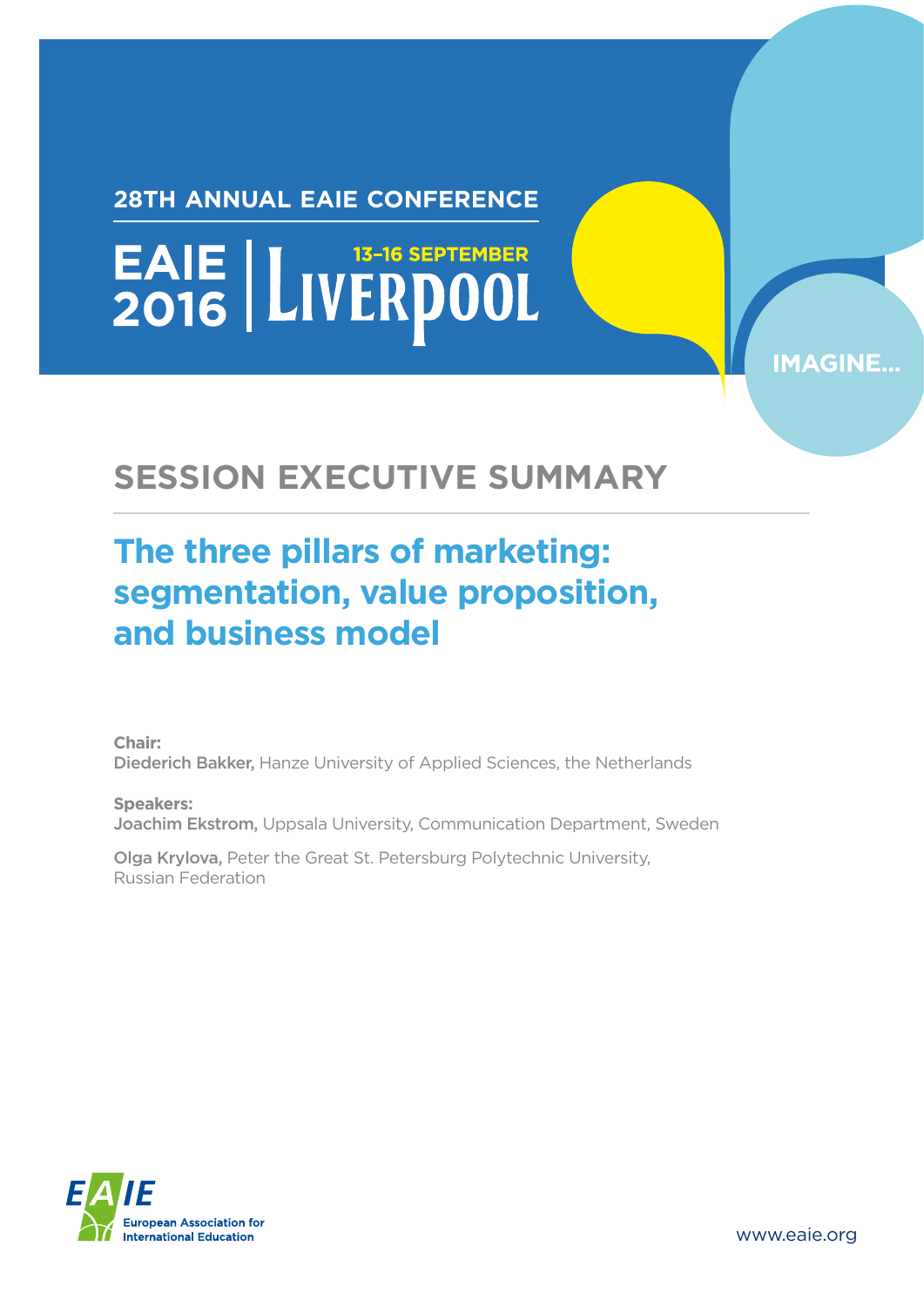### **Overview**

In today's environment, higher education institutions must compete for students. Colleges and universities often find themselves in trouble, however, because many don't know who to recruit, what potential students value, and how to provide what they value within budget. Institutions are starting to realise that it is essential to create a marketing strategy. The first step is market segmentation, which will help with the definition of a value proposition and business model.

## **Context**

**Key takeaways** Olga Krylova and Joachim Ekstrom discussed how higher education institutions can develop a marketing strategy through market segmentation, a value proposition, and a business model.

#### **Marketing strategies are composed of market segmentation, a value proposition, and a business model.**

The key elements of a marketing strategy are:

- *1. Market segmentation:* which customers the organisation wants to serve.
- *2. Value proposition:* what the organisation's offer should look like for a particular segment.
- *3. Business model:* the activities, resources, and partners that the organisation will use to deliver the value proposition and stay within budget.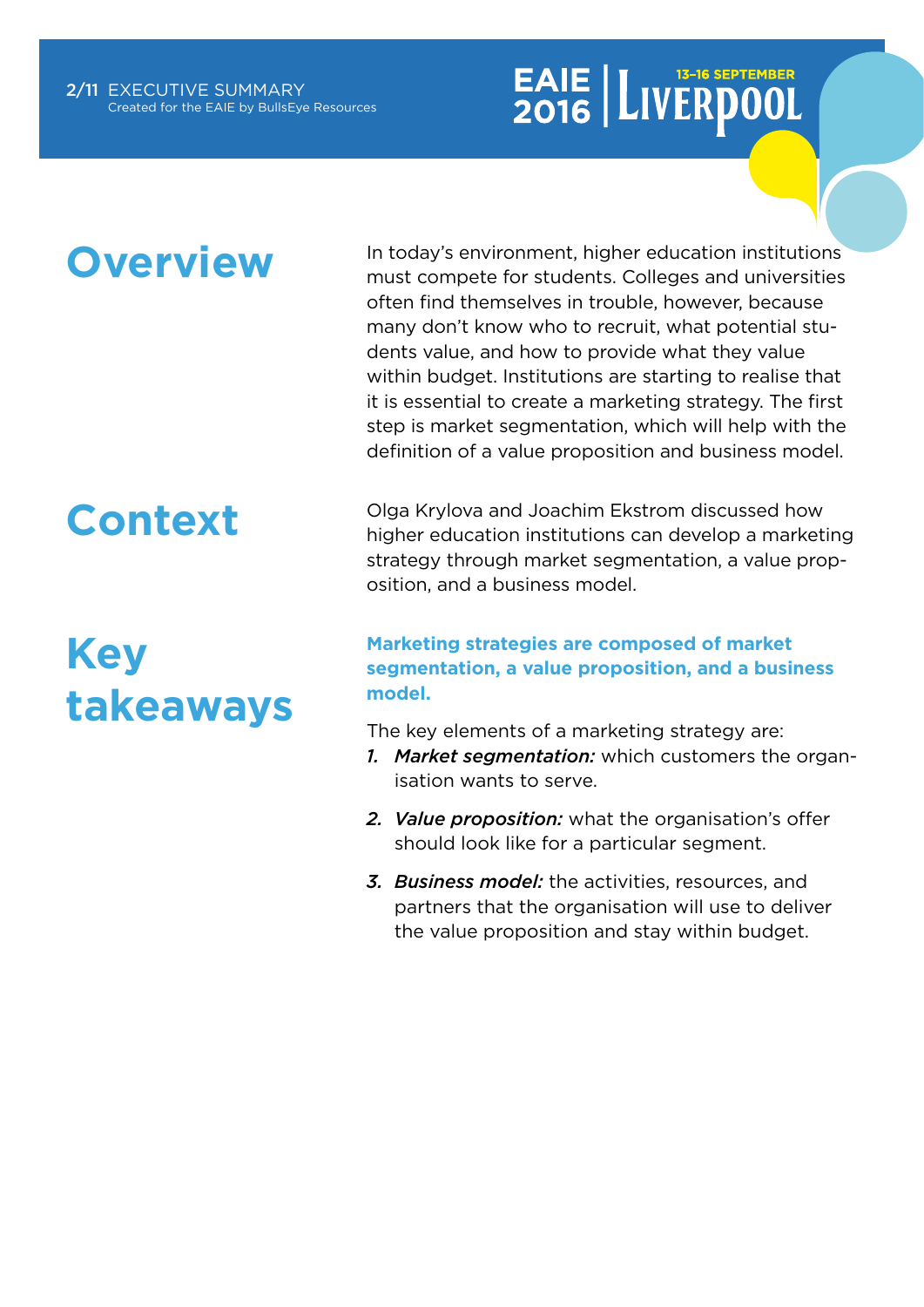## **Key takeaways**

#### **Analysis and focus are the keys to successful market segmentation.**

Today, higher education institutions must stand out from the crowd as they compete for students. As a result, many colleges and universities are focusing more on marketing efforts.

The first step of market segmentation is analysis. Several sources of information can be used:

- *• Statistical data and surveys.* Sources include OECD, UNESCO, national agencies, ministries, and more.
- *• Media.* Magazines and online resources are useful.
- *• Insights from the market.* These include political, economic, and socio-cultural trends. Recruitment agencies play an important role.
- *• Data from current applicants and students.* It is valuable for institutions to create their own surveys. Key questions include: Who are your students? What are their expectations? What factors are important for them? What rational factors influenced their decision? What emotional factors played a role?
- *• Analytics.* Good sources are Google Analytics, as well as analytics from web portals.

After analysis, the second important step is to focus. With limited marketing budgets, focus is essential when developing marketing and product strategies.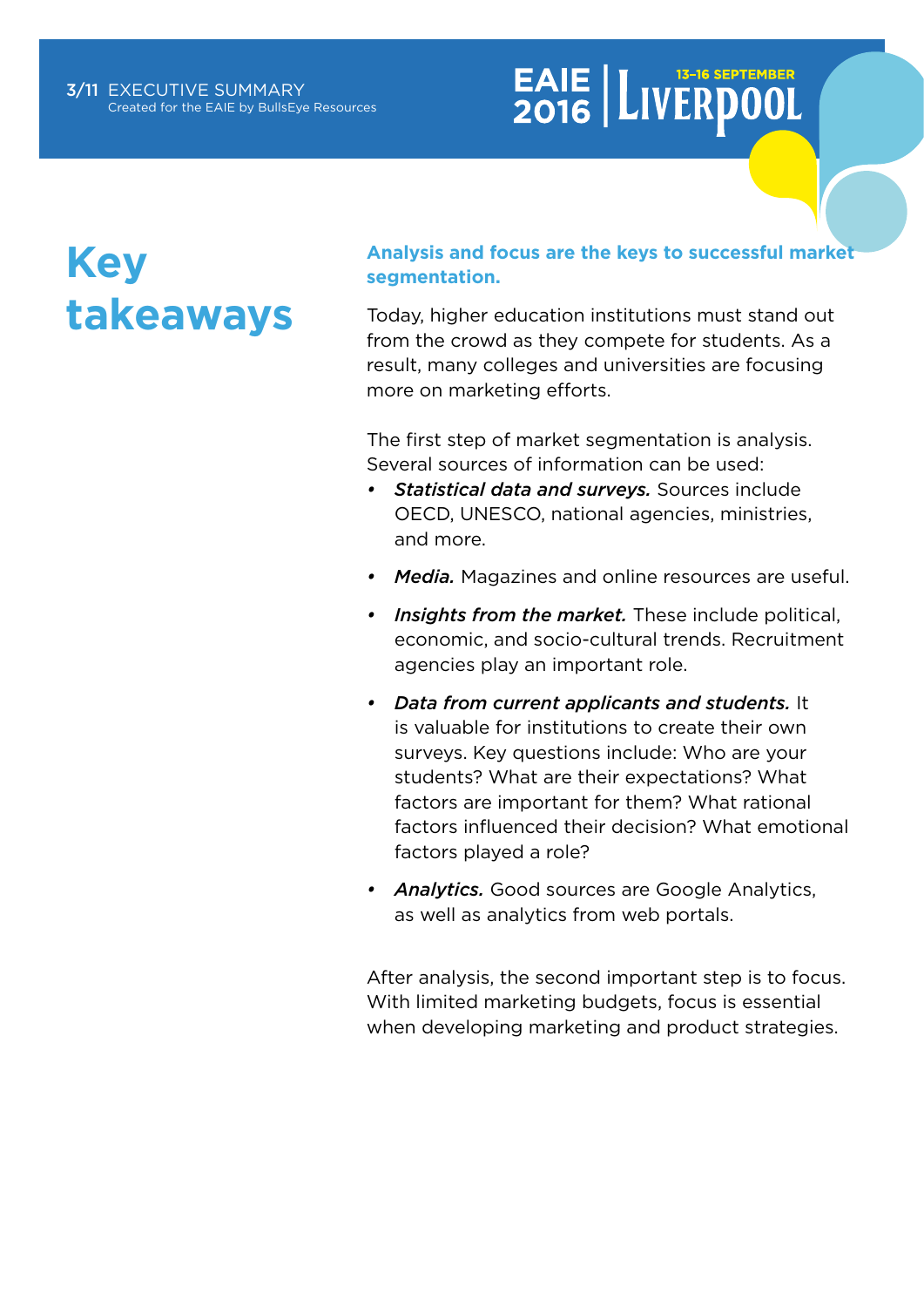### **Key takeaways**

**Market segmentation can be done based on geography, programme type, demographics, psychographics, behaviours, and more.**

Institutions can take different approaches to market segmentation:

*• Geographic market segmentation.* This defines segments according to geographic criteria such as countries, states/provinces, regions, cities, neighbourhoods, or postal codes. Online analytical tools, like Google Analytics, can analyse where website visitors are coming from. Information derived from geographic market segmentation can be used to customise marketing materials for regional recruiters.

- *• Segmentation based on programme type.* To determine where students come from, Peter the Great St. Petersburg Polytechnic University analysed three types of programmes: degree programmes in Russian, degree programmes in English, and summer programmes in English.
- *• Demographic market segmentation.* This analysis is done based on standard demographic variables like age, gender, family size, income, occupation, education, social status, and family life-cycle stage.
- *• Psychographic market segmentation.* Psychographics are often studied in parallel with demographics, since people in the same demographic group often have very different psychographic profiles. Psychographic profiles may represent an individual's interests, activities, opinions, attitudes, and cultural touchstones.
- *• Behavioural market segmentation.* This segmentation divides people into groups based on their knowledge of, attitude toward,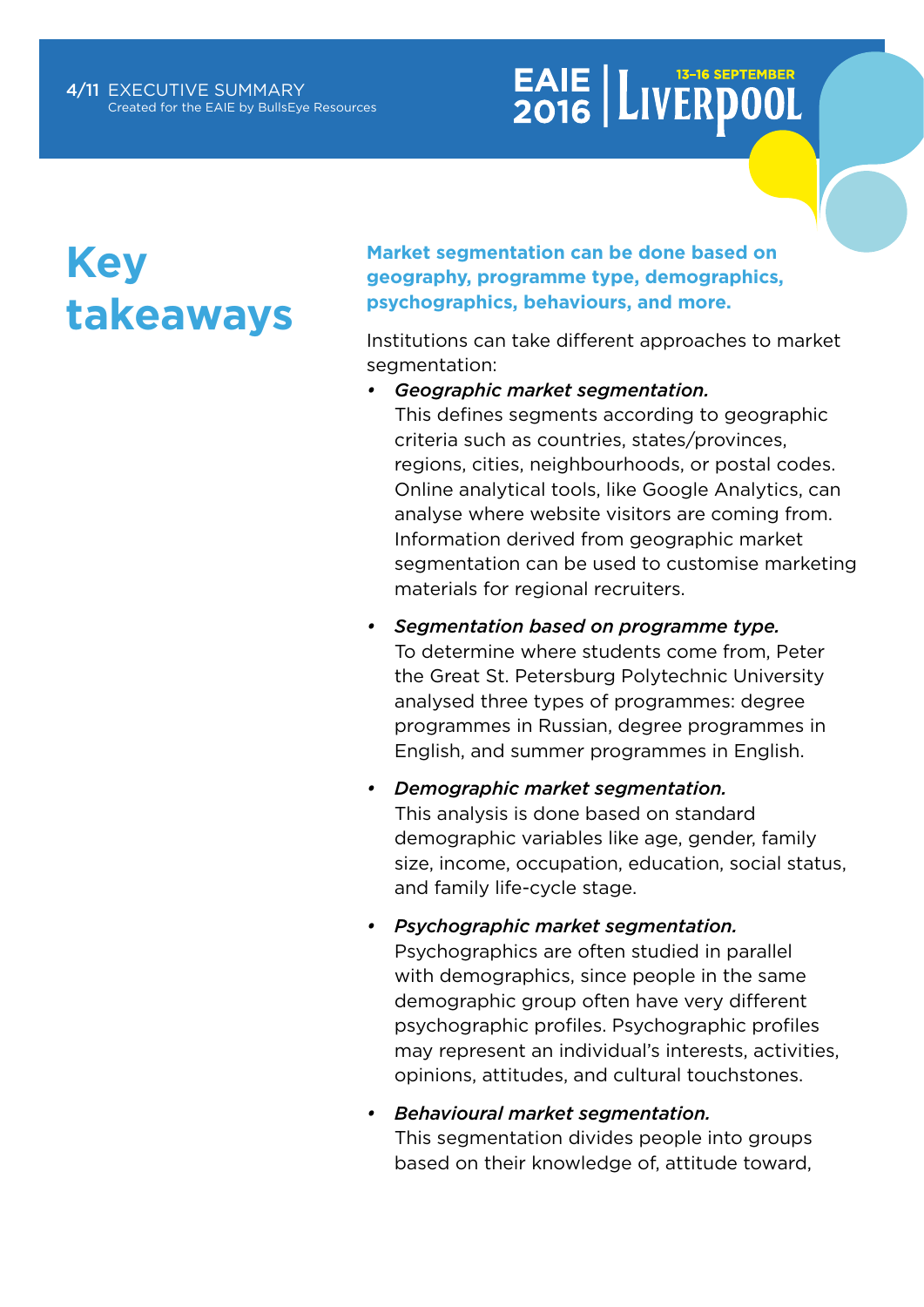### **Key takeaways**

use of, and response to a product. Tips for conducting behavioural market segmentation in higher education include:

- *• Prospective students.* This group needs to feel connected. For greater effectiveness, segment prospective students based on where they are in the admissions process.
- *• Alumni.* To create a sense of community, segment alumni based on their fields of study. Another approach is to segment based on graduation year.
- *• Parents.* To encourage interest in departmental news or research, segment parents based on their child's college or major.
- *• Current students.* This group could be segmented based on field of study, class year, or dorm. Consider contacting students regarding relevant speakers or shows on campus. Encourage participation in on-campus contests or competitions.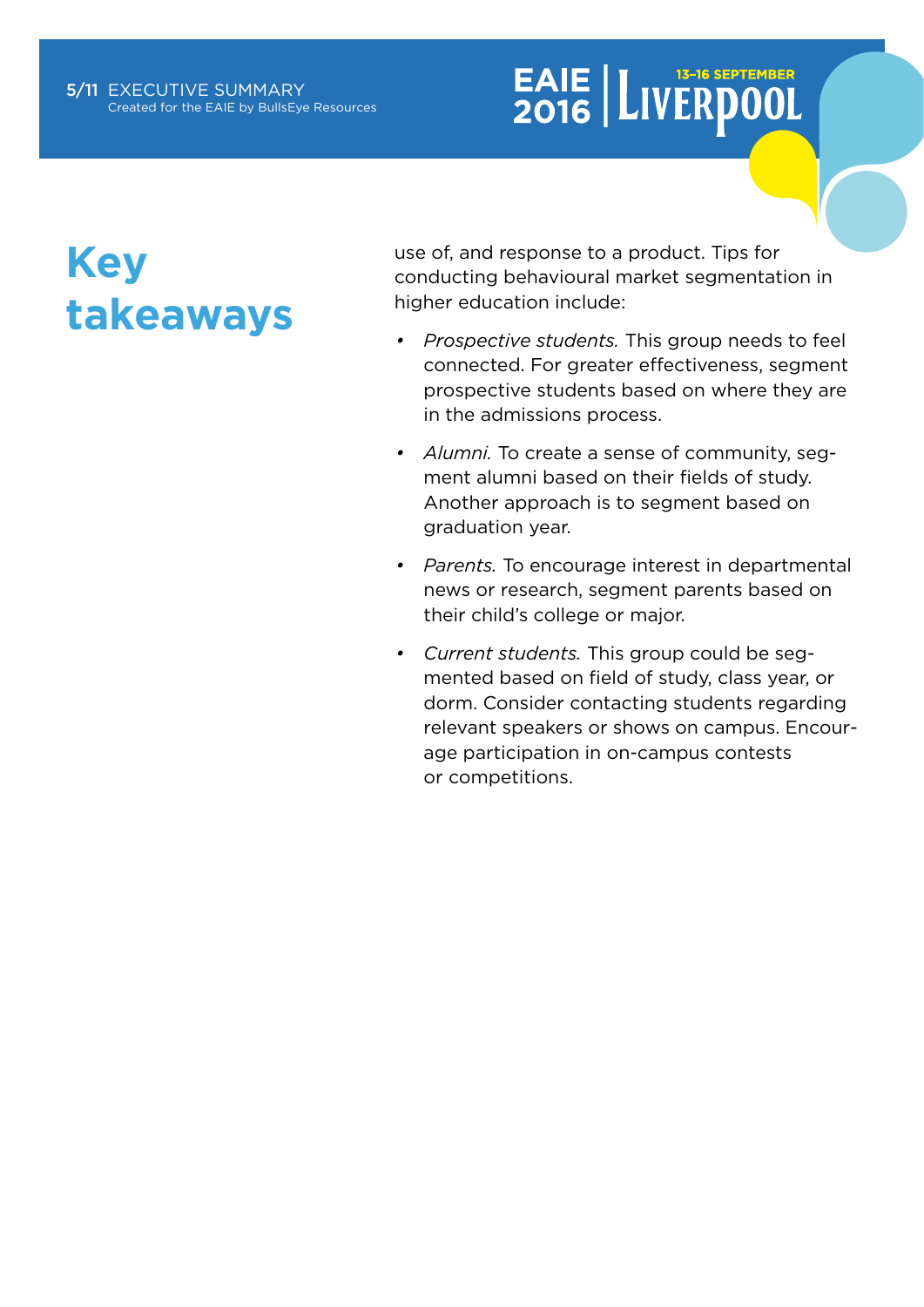### **Key takeaways**

#### **Rational and emotional factors influence students' decisions about where to study.**

Both rational and emotional factors come into play, as students are deciding which institution to attend.

| <b>Rational factors</b>                   |                                                                                                                              |  |  |
|-------------------------------------------|------------------------------------------------------------------------------------------------------------------------------|--|--|
| Strategic alliances                       | Part-time job opportunities<br>International academy alliances                                                               |  |  |
| Quality and high standards                | High standard of education<br>Excellent teaching staff<br>Excellent resources for research                                   |  |  |
| Image                                     | Experience and achievements of<br>institution<br>Opinion leader graduates<br>Social cultural activities<br>Friends attending |  |  |
| Infrastructure and physical<br>facilities | Cleanness and safety<br>Excellent physical and campus facilities                                                             |  |  |
| Academic and career op-<br>portunities    | Academic reputation<br>Job placement after graduation                                                                        |  |  |
| Cost and tuition fees                     | Cost and tuition fees                                                                                                        |  |  |

| <b>Emotional factors</b><br>(why studying in University) | <b>Emotional goals</b><br>(how do you see yourself when<br>you finish studies) |  |  |
|----------------------------------------------------------|--------------------------------------------------------------------------------|--|--|
| Improving oneself                                        | Working                                                                        |  |  |
| Enhance economic status                                  | Supporting personal expenses                                                   |  |  |
| Improve economic welfare                                 | Mature                                                                         |  |  |
| Independency                                             | Self-confident                                                                 |  |  |
| Be able to manage on one's own                           | Focused on self-development                                                    |  |  |
| Be respected by people                                   | Professional                                                                   |  |  |
| Great professional                                       | Recognized                                                                     |  |  |
| Achieve personal goals                                   | Experienced                                                                    |  |  |
| Help parents out                                         | Searching for a job                                                            |  |  |
| Enjoy oneself                                            | Living abroad                                                                  |  |  |
| Improve quality of life                                  | Entrepreneur                                                                   |  |  |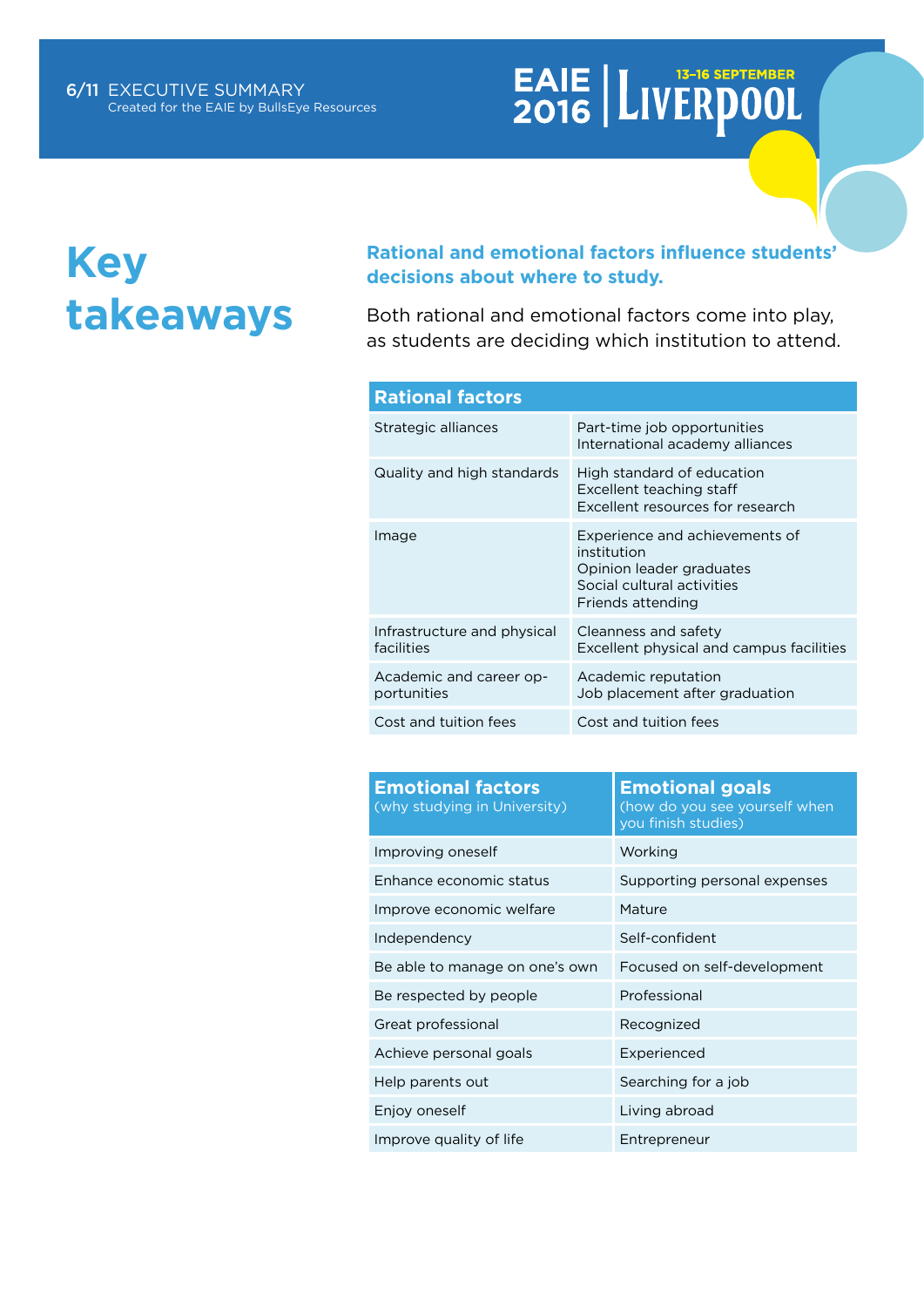## **Key takeaways**

Canadian and Spanish researchers recently analysed students' process of choice and combined emotional and rational factors. They divided students into six segments:

- *1. The Independent.* These students are independent and self-confident, looking for a university with a good image. They want to enjoy themselves.
- *2. The Entrepreneur.* These are students with strong entrepreneurial intentions, focused on self-development and searching for academic and career opportunities.
- *3. The Rational.* Rational individuals seek a high quality standard and are looking for a professional career. They don't differ significantly in their emotional goals. The emotional factors that matter to them are related to their material well-being and commonplace factors (*eg*, they look for improved quality of life and professionalism).
- *4. The Dreamer.* Dreamers want image and high quality, but at low costs. These students don't differentiate significantly in their emotional goals, probably due to the conflict between their aspirations and reality. They tend to pursue a university career because they long for personal development, yet they are the least focused on being able to manage on their own.
- *5. The Hard Worker.* These students strive to improve their welfare and achieve their professional goals. Cost is very important, as well as infrastructure and physical facilities.
- *6. The Emotional.* Highly emotional students often attend public, low-cost schools. They are looking for recognition in their community, want to help their parents economically, and want to achieve personal goals.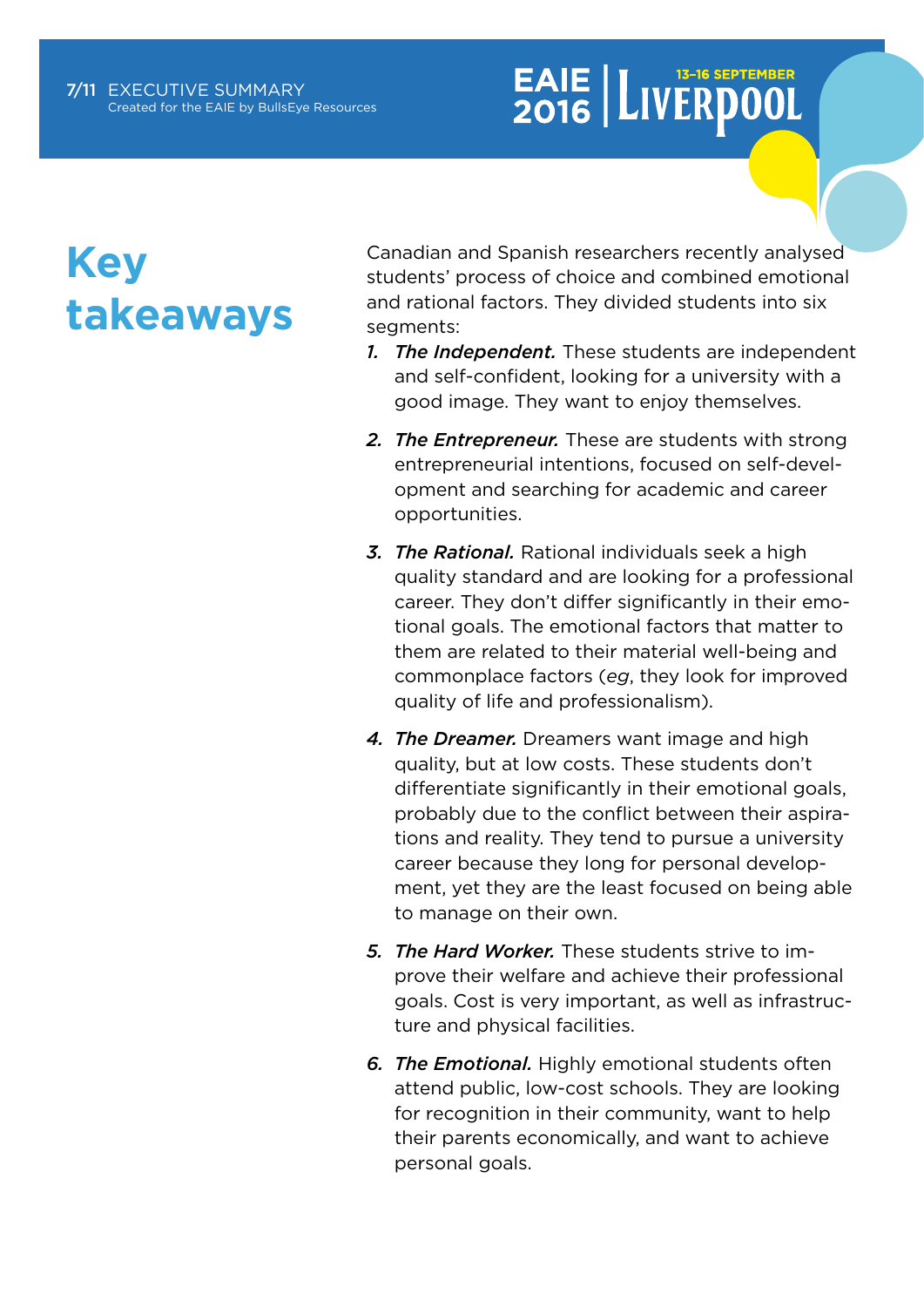## **Key takeaways**

It is important for institutions to understand which student groups they want to serve. Peter the Great St. Petersburg Polytechnic University is working with dreamers and hard workers. Both groups are price-sensitive, but are also looking for high standards of education.

*"When conducting market segmentation, remember that potential students are humans. Don't forget to take emotional factors into account."* 

*— Olga Krylova*

#### **Uppsala University developed a marketing strategy in response to increased tuition and decreased enrolment.**

Uppsala University in Sweden is a prestigious, topranked institution. However, in 2011 the Swedish government began charging tuition fees ranging from €10,000 to €15,000 per year. As a result, 70% of students disappeared. The university was forced into a new market position, competing for wealthy, talented students. Worldwide, around four million students start a degree programme each year and around half pay tuition fees comparable to those in Sweden. While the market is big, Uppsala University isn't suitable for all students. In response, Joachim Ekstrom decided to identify market segments that would be an ideal fit. He also set out to create a marketing strategy.

The guiding principle for marketing and recruiting at Uppsala University is: 'we help prospective students become successful alumni'. This meant that administration needed to take four actions:

- 1. Look beyond enrolment and registration.
- 2. Be honest, so the institution gets prepared students.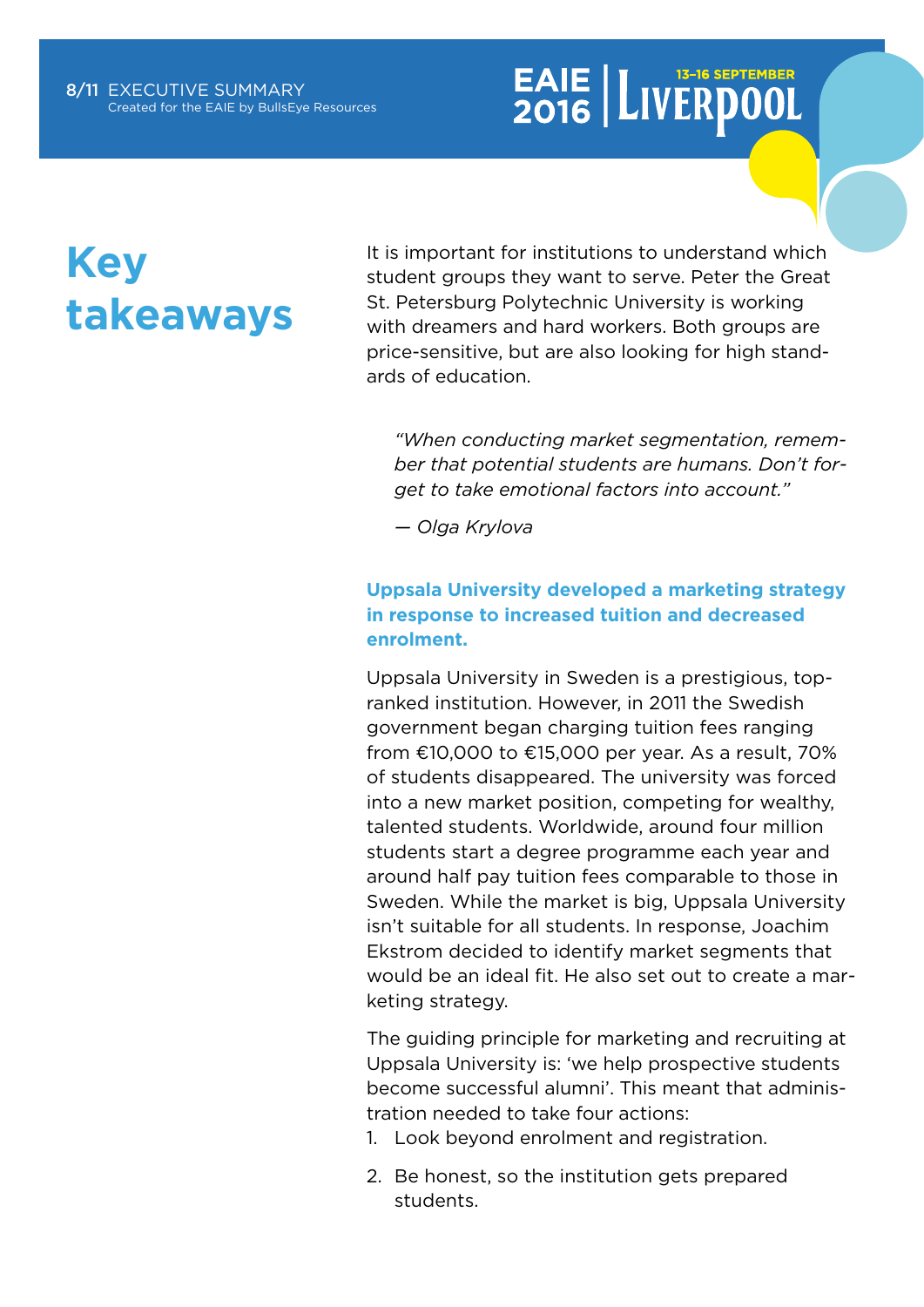### **Key takeaways**

- 3. Emphasise strengths relating to a particular market segment.
- 4. Focus on developing the student experience, not just telling prospects about it.

*"To help prospective students become successful alumni, we had to look beyond enrolment and registration and develop a marketing strategy."* 

*— Joachim Ekstrom*

The work that Uppsala University did to complete its marketing strategy included:

- *1. Market Segmentation*
	- *• Conducting interviews with programme directors to identify the ideal student for the university.* These discussions covered the application and admission process, programme design, career opportunities, the ideal student profile, and more.
	- *• Clarifying potential market segments.* Uppsala University identified two groups of students: individuals who pursue a Master's degree and go on to earn a PhD, and individuals who see a Master's degree as a way to get a job. The first group was best suited for the institution. The Masters to PhD group could be divided into three segments: future academics, altruistic innovators, and high flyers.

#### *2. Value Proposition*

*• Gather data for the value proposition.* Ekstrom used a framework called the 'Value Proposition Canvas'. He focused on gains that students hope to obtain by studying for a Master's, the pains associated with making that decision, and jobs students need to do to complete a Master's degree.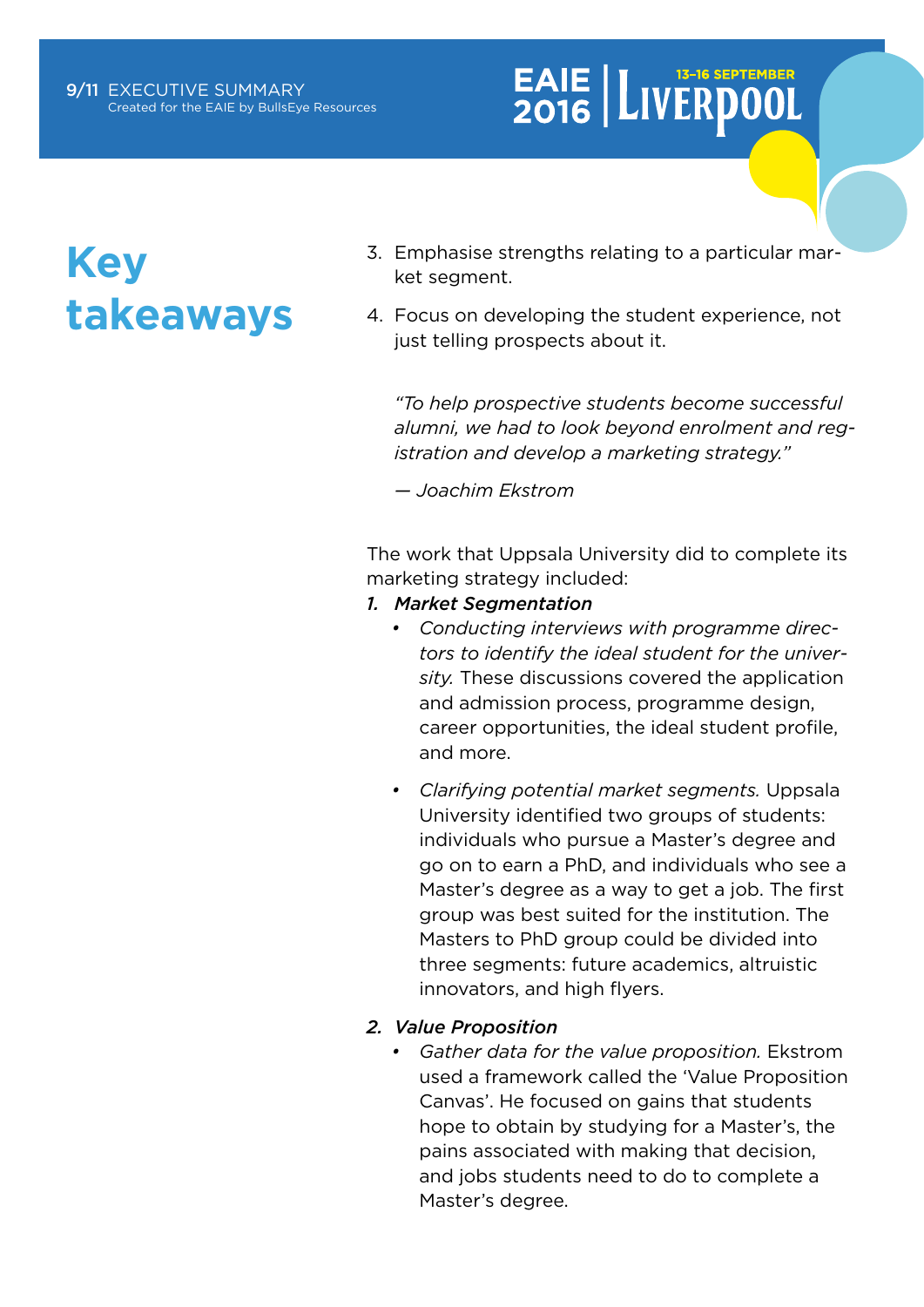### **Key takeaways**

#### **Value Proposition Generation The value proposition canvas™** Source: Strategyzer.com and Strategyzer AG



#### **Value Proposition Generation (UU case study) The value proposition canvas™**



*• Finalise the value proposition.* Uppsala University's value proposition is that the institution is a great place for students who want to go on to a PhD. position later, because 35% of its Master's graduates have earned a PhD.